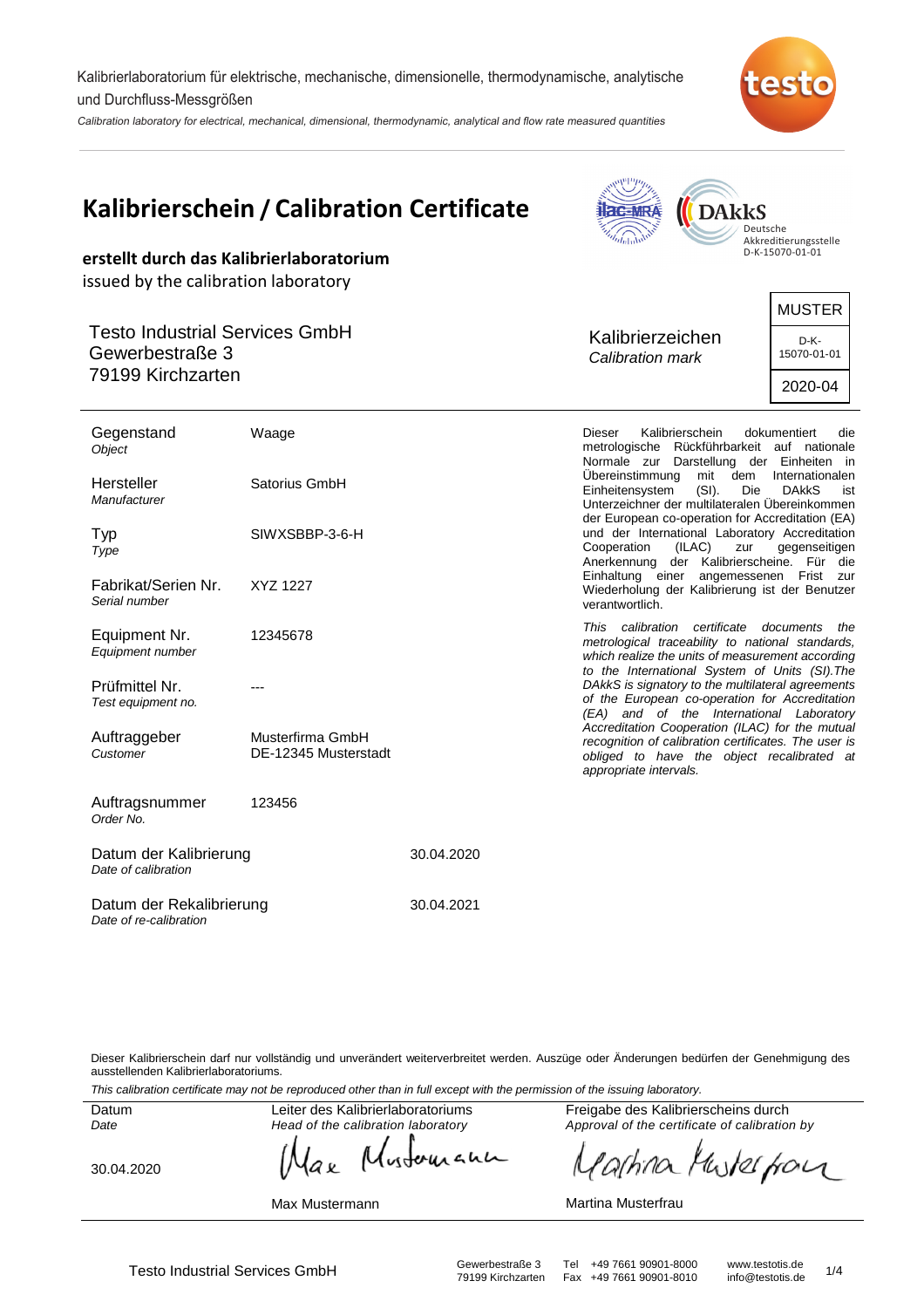MUSTER

D-K-15070-01-01

2020-04

# Kalibrierschein vom calibration certificate dated 30.04.2020

## **Kalibriergegenstand** Calibration object

| Gegenstand<br>Object          | Waage                                  |
|-------------------------------|----------------------------------------|
| Inventar Nr.<br>Inventory no. |                                        |
| Standort<br>Location          | PREUSSENSTR.41/80809<br><b>MÜNCHEN</b> |

## **Kalibrierverfahren** Calibration procedure

Die Kalibrierung erfolgt entsprechend der EURAMET/cg-18/v.3.0 - Richtlinie für nichtselbsttätige Waagen. Die Kalibrierung umfasst folgende Ermittlungen und Bestimmungen:

- Mittige Belastung / Linearitätsprüfung
- Außermittige Belastung
- Reproduzierbarkeit

### Die Kalibrierung wurde mit Gewichten der OIML R111 Klasse E2 durchgeführt.

The calibration is conducted according to EURAMET/cg-18/v.3.0 – guideline for not automatically acting balances. The calibration consists of the following evaluations and calculations:

- Centric load / linearity test

- 
- Excentric load
- Reproducibility

The calibration was performed with balance weights of the OIML R111 class E2.

### **Ort der Kalibrierung Location of calibration**

## Halle A-AVL PST 1116

### **Umgebungsbedingungen** Ambient conditions

| <b>Temperatur</b> Temperature                                                                                       | 22.8 $^{\circ}$ C | <b>Feuchte Humidity</b> |
|---------------------------------------------------------------------------------------------------------------------|-------------------|-------------------------|
| Temperaturdifferenz (Gewichte - Kalibrierort)<br>Temperature difference (balance weights – location of calibration) | 0.1K              |                         |
| Equipment-Nr. der verwendeten Messeinrichtung<br>Equipment no. of the utilized measuring device                     | 12891545          |                         |

### **Messeinrichtungen** Measuring equipment

| Referenz                                                                  | Rückführung              | Rekal.    | Zertifikat-Nr.  | Ea.-Nr.  |
|---------------------------------------------------------------------------|--------------------------|-----------|-----------------|----------|
| Reference                                                                 | <sup>-</sup> raceabilitv | Next cal. | Certificate-no. | Ea.-no.  |
| 1 mg10 kg, Klasse E2 Weight set, 1 mg  10 kg<br>Gewichtsatz 1<br>class E2 | 19408-01-00 2020-01      | 2022-01   | 3457007         | 12793467 |

Referenzzertifikate sind auf www.primasonline.com abrufbar Reference certificates are available at www.primasonline.com



79199 Kirchzarten Fax +49 7661 90901-8010

30,9% rF % RH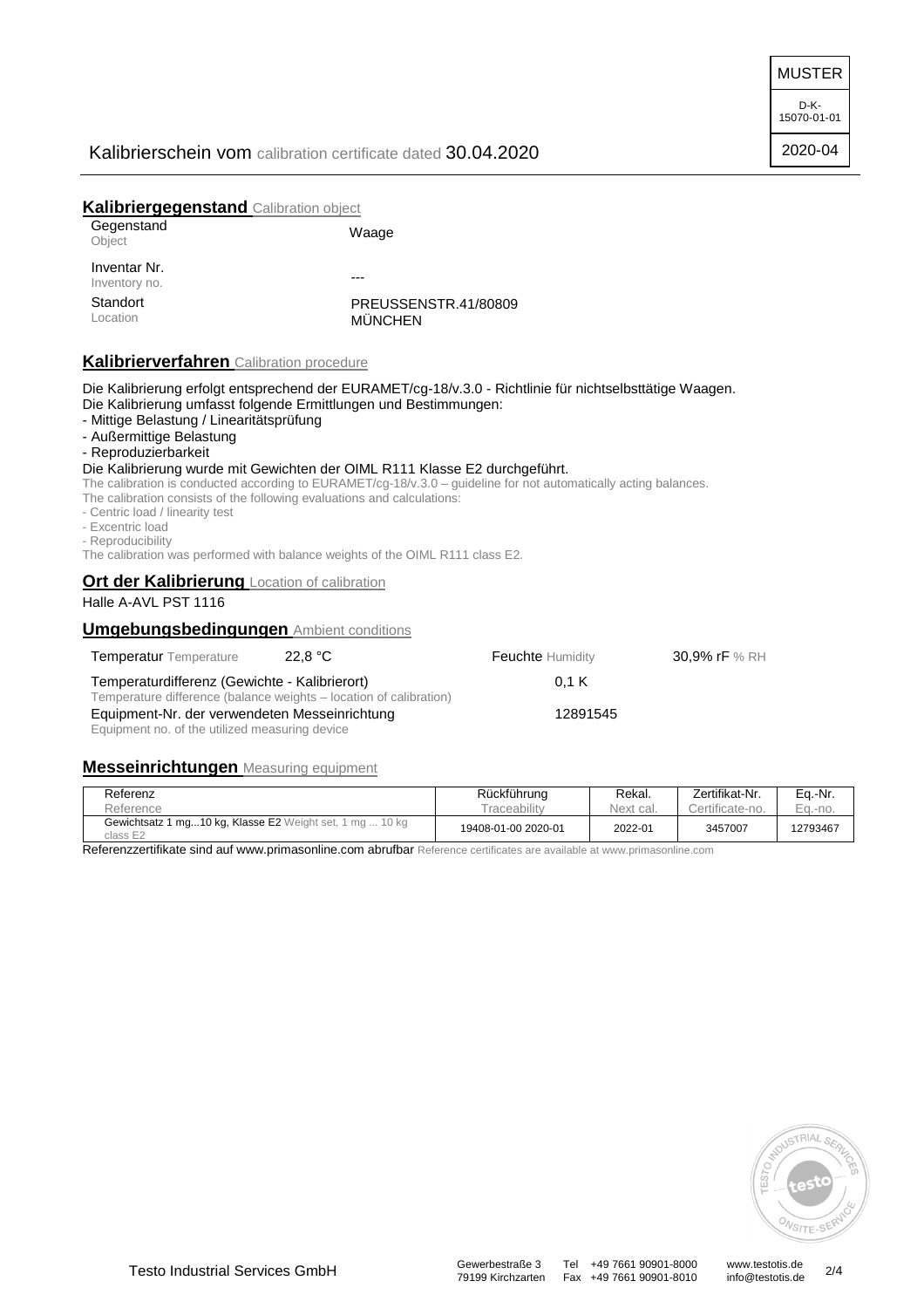MUSTER

D-K-15070-01-01

2020-04

## **Messergebnisse** Measuring results

### **Mittige Belastung / Linearitätsprüfung Centric loading / Linearity testing value**

| Prüfpunkte<br>Test points | Bezugswert<br>Reference value | Angezeigter<br><b>Messwert Kalibri-</b><br>Abweichung<br>ergegenstand<br>Deviation<br>Indicated measured<br>value probe |         | Messunsicherheit<br>Measurement uncertainty<br>$(k=2)$ | <b>Bewertung</b><br>Confirmation |
|---------------------------|-------------------------------|-------------------------------------------------------------------------------------------------------------------------|---------|--------------------------------------------------------|----------------------------------|
|                           | g                             | g                                                                                                                       | g       | g                                                      |                                  |
|                           | 1.000,00                      | 999,5                                                                                                                   | $-0,50$ | 0,21                                                   | pass                             |
| $\overline{c}$            | 2.000,00                      | 1.999,0                                                                                                                 | $-1,00$ | 0,21                                                   | pass                             |
| 3                         | 3.000,00                      | 2.998,6                                                                                                                 | $-1,40$ | 0,21                                                   | pass                             |
| 4                         | 4.000,00                      | 3.998,0                                                                                                                 | $-2,00$ | 0,21                                                   | pass                             |
| 5                         | 5.000,00                      | 4.997,9                                                                                                                 | $-2,10$ | 0,21                                                   | pass                             |

### **Außermittige Belastung Excentric load**

|                                            | Bezug-                      | Angezeigter Messwert Kalibriergegenstand<br>Indicated measured value probe |         |                   |         |                                   | Abweichung zur mittigen Belastung<br>Deviation for centric loading |                              |                                |                                   |
|--------------------------------------------|-----------------------------|----------------------------------------------------------------------------|---------|-------------------|---------|-----------------------------------|--------------------------------------------------------------------|------------------------------|--------------------------------|-----------------------------------|
| Prüfpunkte<br>Test points                  | swert<br>Reference<br>value |                                                                            |         |                   |         |                                   | Links<br>vorne<br>Left front                                       | Links<br>hinten<br>Left rear | Rechts<br>hinten<br>Right rear | Rechts<br>vorne<br>Right<br>front |
|                                            | g                           |                                                                            |         | g                 |         |                                   |                                                                    |                              | g                              |                                   |
| ca. 1/3 der                                |                             | Links<br>hinten<br>Left<br>rear                                            | 1.999,0 |                   | 1.999,1 | Rechts<br>hinten<br>Right<br>rear |                                                                    |                              |                                |                                   |
| max-Last<br>approx. 1/3 of<br>the max-load | 2.000,00                    |                                                                            |         | 1.999,0           |         |                                   | 0,0                                                                | 0,0                          | 0,1                            | 0,0                               |
|                                            |                             | Links<br>vorne<br>Left<br>front                                            | 1.999,0 | Mittig<br>Centric | 1.999,0 | Rechts<br>vorne<br>Right<br>front |                                                                    |                              |                                |                                   |

### **Reproduzierbarkeit Reproducibility**

| Prüfpunkte<br>Test points                              | Bezugswert<br>Reference<br>value | Angezeigter Messwert Kalibriergegenstand<br>Indicated measured value probe |         |         |         |         | Mittelwert<br>Average<br>value | Standardabw<br>eichung<br>Standard devia- |      |
|--------------------------------------------------------|----------------------------------|----------------------------------------------------------------------------|---------|---------|---------|---------|--------------------------------|-------------------------------------------|------|
|                                                        | g                                |                                                                            | 2       | 3       | 4       | 5       | 6                              | g                                         | tion |
| $>1/2$ der max-<br>Last<br>$> 1/2$ of the max-<br>load | 3.000.00                         | 2.998.6                                                                    | 2.998,6 | 2.998,6 | 2.998.7 | 2.998.6 | 2.998.6                        | 2.998.62                                  | 0.04 |

### **Messunsicherheit** Measurement uncertainty

Angegeben ist die erweiterte Messunsicherheit, die sich aus der Standardmessunsicherheit durch Multiplikation mit dem Erweiterungsfaktor  $k = 2$  ergibt. Sie wurde gemäß EA-4/02 M: 2013 ermittelt. Der Wert der Messgröße liegt mit einer Wahrscheinlichkeit von 95 % im zugeordneten Werteintervall. Ein Anteil für die Langzeit-Instabilität ist nicht enthalten.

The expanded uncertainty of measurement corresponding to the measurement results is stated as the standard uncertainty of measurement multiplied by the coverage factor  $k = 2$ . This was determined in accordance with EA-4/02 M: 2013. Usually the true value is located in the corresponding interval with a probability of ca. 95%. A ratio for the long-term instability isn't included.

79199 Kirchzarten Fax +49 7661 90901-8010

ONSITE-SERV